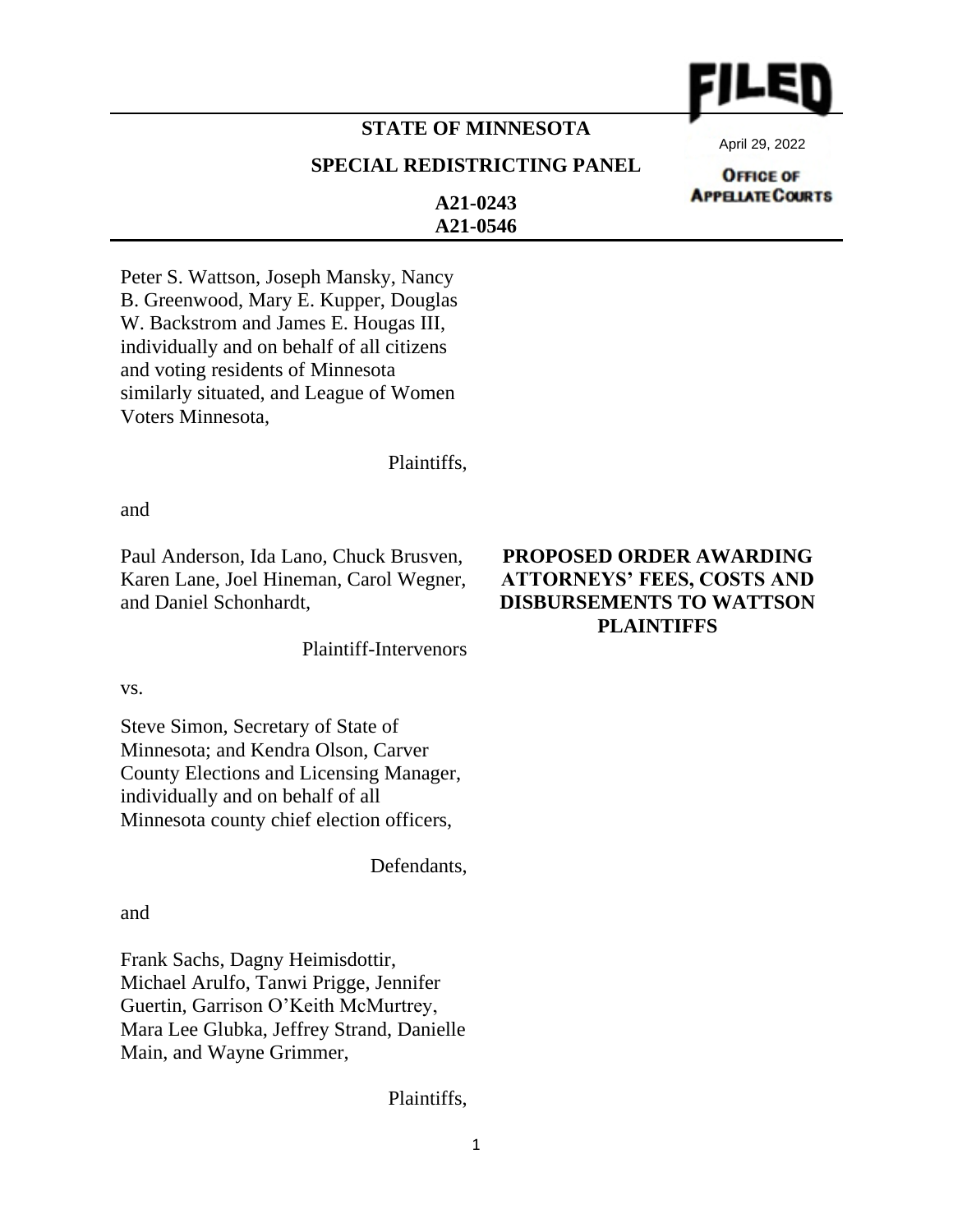and

Dr. Bruce Corrie, Shelly Diaz, Alberder Gillespie, Xiongpao Lee, Abdirazak Mahboub, Aida Simon, Beatriz Winters, Common Cause, OneMinnesota.org, and Voices for Racial Justice,

Plaintiff-Intervenors,

vs.

Steve Simon, Secretary of State of Minnesota,

Defendant.

The above-entitled matter came on for hearing on , 2022, at Courtroom at the Minnesota Judicial Center before the Honorable Louise Dovre Bjorkman, Diane B. Bratvold, Jay D. Carlson, Juanita C. Freeman, and Jodi L. Williamson, upon the Motion for Attorneys' Fees, Costs and Disbursements of Plaintiffs Peter S. Wattson, Joseph Mansky, Nancy B. Greenwood, Mary E. Kupper, Douglas W. Backstrom and James E. Hougas III, individually and on behalf of all citizens and voting residents of Minnesota similarly situated, and League of Women Voters Minnesota (the "Wattson Plaintiffs"). James H. Gilbert and Adam Sienkowski of the James H. Gilbert Law Group, P.L.L.C. appeared on behalf of the Wattson Plaintiffs. Appearances for Defendants Steve Simon, Secretary of State of Minnesota and Kendra Olson, Carver County Elections and Licensing Manager are noted on the record.